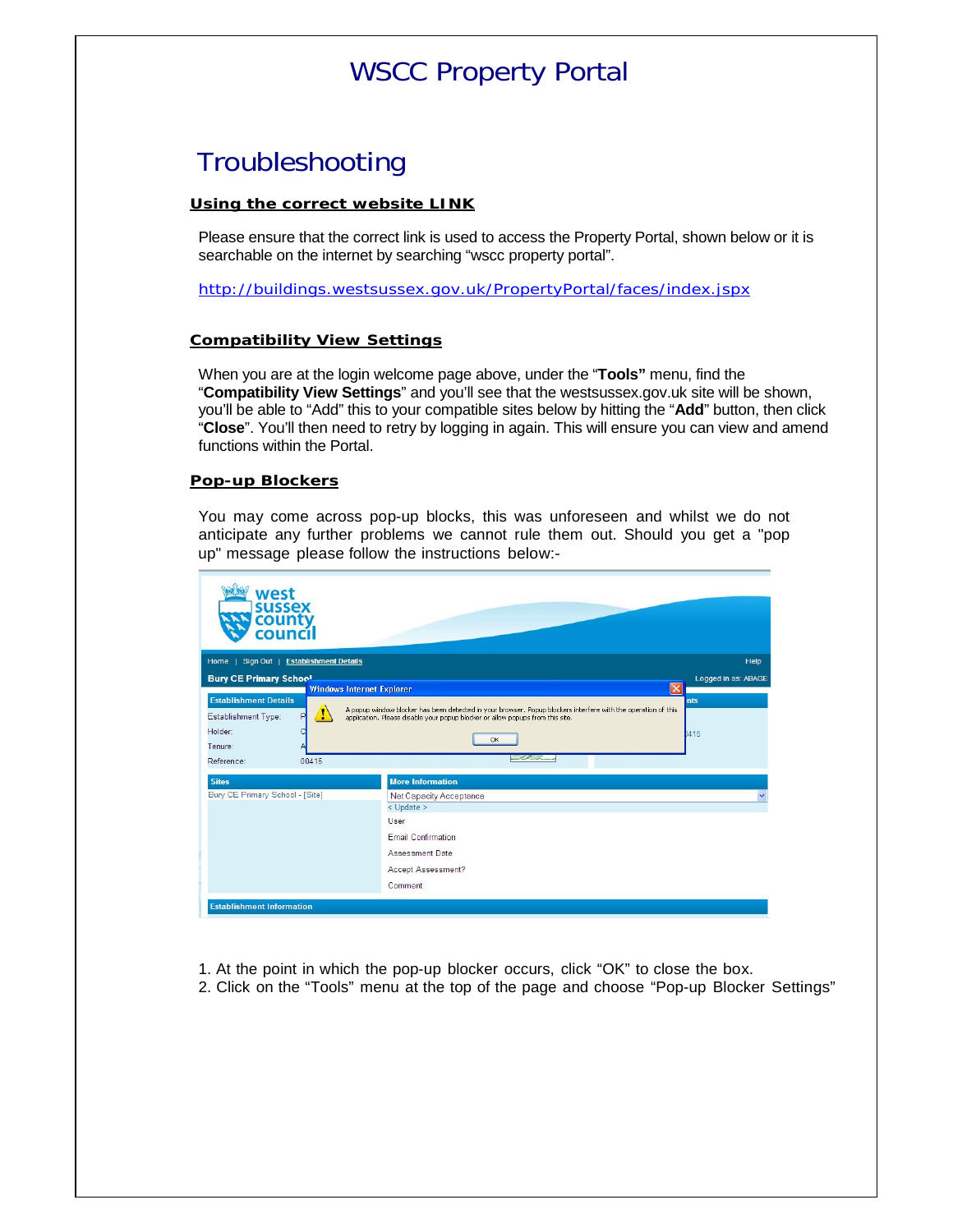# WSCC Property Portal



3. Once the Settings box appears, add the words "westsussex.gov.uk" and/or "buildings.westsussex.gov.uk" and click "Add" and then "close".

| Exceptions<br>Pop-ups are currently blocked. You can allow pop-ups from specific                                                                |                   |
|-------------------------------------------------------------------------------------------------------------------------------------------------|-------------------|
| websites by adding the site to the list below.                                                                                                  |                   |
| Address of website to allow:                                                                                                                    |                   |
| westsussex.gov.uk                                                                                                                               | Add               |
| Allowed sites:                                                                                                                                  |                   |
| ".port.ac.uk                                                                                                                                    | Remove            |
| supplies-team.co.uk<br>westsussex.elumos.net                                                                                                    | <b>Bemove all</b> |
|                                                                                                                                                 |                   |
|                                                                                                                                                 |                   |
|                                                                                                                                                 |                   |
|                                                                                                                                                 |                   |
|                                                                                                                                                 |                   |
|                                                                                                                                                 |                   |
|                                                                                                                                                 |                   |
|                                                                                                                                                 |                   |
|                                                                                                                                                 |                   |
| Notifications and filter level<br>▼ Play a sound when a pop-up is blocked.<br>Ⅳ Show Information Bar when a pop-up is blocked.<br>Filter level: |                   |
|                                                                                                                                                 |                   |
| Medium: Block most automatic pop-ups                                                                                                            |                   |

4. You should then refresh your webpage and try again.

#### **INTERNAL SERVER ERRORS**

If you're receiving errors such as "500 internal server error", is to go to Internet tools> Internet options>

| <b>Internet Options</b>        |                                                                     |                                                                |                        |
|--------------------------------|---------------------------------------------------------------------|----------------------------------------------------------------|------------------------|
|                                | General Content Programs                                            |                                                                |                        |
| Home page                      |                                                                     |                                                                |                        |
|                                | To create home page tabs, type each address on its own line.        |                                                                |                        |
|                                | http://theintranet.westsussex.gov.uk/                               |                                                                |                        |
|                                |                                                                     |                                                                |                        |
|                                |                                                                     |                                                                |                        |
|                                | Use current                                                         | Use default                                                    | Use new tab            |
| Startup                        |                                                                     |                                                                |                        |
|                                | Start with tabs from the last session                               |                                                                |                        |
|                                | Start with home page                                                |                                                                |                        |
| Tabs -                         |                                                                     |                                                                |                        |
|                                | Change how webpages are displayed in tabs.                          |                                                                | Tabs                   |
|                                |                                                                     |                                                                |                        |
| Browsing history               |                                                                     |                                                                |                        |
| form information.              | Delete temporary files, history, cookies, saved passwords, and web  |                                                                |                        |
|                                | Delete browsing history on exit                                     |                                                                |                        |
|                                |                                                                     |                                                                |                        |
|                                |                                                                     | Delete                                                         | Settings               |
| Appearance                     |                                                                     |                                                                |                        |
| Colors                         | Languages                                                           | Fonts                                                          | <b>Accessibility</b>   |
|                                |                                                                     |                                                                |                        |
|                                |                                                                     | OK                                                             | Cancel<br><b>Apply</b> |
|                                |                                                                     |                                                                |                        |
|                                |                                                                     |                                                                |                        |
| <b>Delete Browsing History</b> |                                                                     |                                                                |                        |
|                                |                                                                     |                                                                |                        |
|                                | <b>V</b> Preserve Favorites website data                            |                                                                |                        |
|                                | Keep cookies and temporary Internet files that enable your favorite |                                                                |                        |
|                                | websites to retain preferences and display faster.                  |                                                                |                        |
|                                |                                                                     |                                                                |                        |
|                                | $\sqrt{}$ Temporary Internet files and website files                |                                                                |                        |
|                                | Copies of webpages, images, and media that are saved for faster     |                                                                |                        |
| viewing.                       |                                                                     |                                                                |                        |
|                                | <b>V</b> Cookies and website data                                   |                                                                |                        |
|                                |                                                                     |                                                                |                        |
|                                |                                                                     | Files or databases stored on your computer by websites to save |                        |
|                                | preferences or improve website performance.                         |                                                                |                        |
| V History                      |                                                                     |                                                                |                        |
|                                | List of websites you have visited.                                  |                                                                |                        |
|                                |                                                                     |                                                                |                        |
|                                | <b>Download History</b><br>List of files you have downloaded.       |                                                                |                        |

Under Browsing History, click the Delete tab